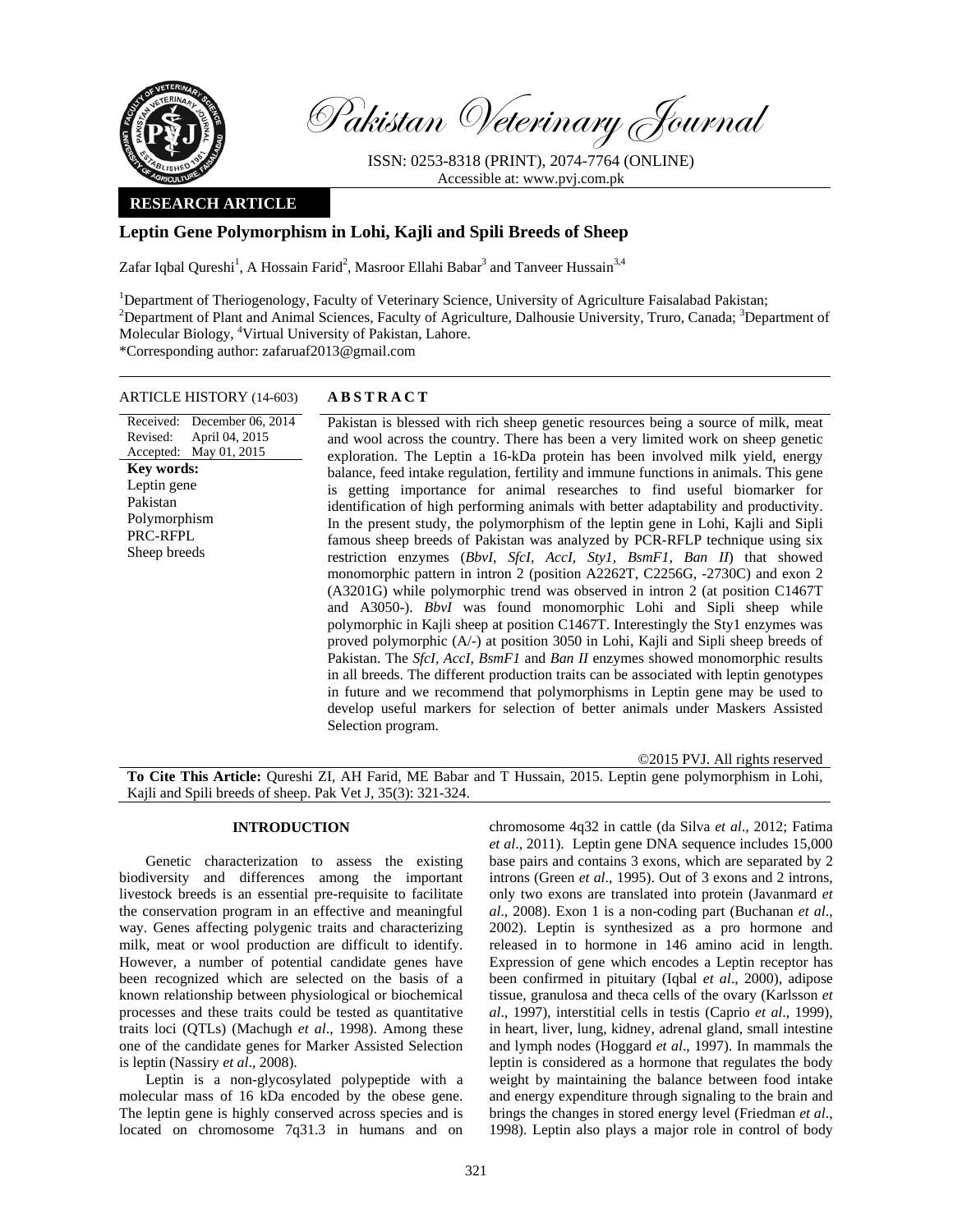growth, adoptability, immune function, angiogenesis, renal function, hematopoiesis, reproduction, and not only acts as an endocrine signal in brain and different peripheral tissues in which Leptin receptors are expressed (Zieba *et al*., 2003) fetal tissue, mammary gland, rumen, abomasum, duodenum and pituitary gland (Yuen *et al*., 2002). The Leptin expression is also modulated according to different physiological and growth stages of animal (Yonekura *et al*., 2002, 2003; Wallace *et al*., 2014). Therefore, the Leptin could act as marker for animal growth, feed conversion efficiency and health. The key element of the system regulating food intake has proven to be the Leptin. It act as hunger center in the hypothalamus and affects the regulation of appetite.

It has also been shown that Leptin gene influence milk performance in sheep, cattle and reproduction performance in beef cattle (Almeida *et al*., 2003; Mahmoud *et al*., 2014). Restriction fragment length polymorphism of the bovine leptin gene was reported for the first time by Lien *et al*. (1997). Studies on Leptin gene polymorphism and production traits in dairy cattle (Fiona *et al*., 2002), sheep and poultry (Boucher *et al*., 2006) has been reported with promising results and can be considered as one of the best biological markers in animals and human beings (Nassiry *et al*., 2008).

There are 28.8 million heads of sheep breeds in Pakistan (Anonymous, 2012-13) providing milk, meat and wool to poor and landless farmers across the country. Keeping in view the role of genetic molecular studies especially in combination with reproductive biotechnology practices in improving the productive and reproductive performance of animals, the present study was designed to genotype leptin gene in major Pakistani sheep breeds using PCR-RFLP technique with a view to generate a basic data on biodiversity of leptin gene in Pakistani breeds with an aim to correlate it with animal health, productive and reproductive performance for future breeding reference.

## **MATERIALS AND METHODS**

**Animal selection:** A total of 82 samples from three famous sheep breeds (Lohi, Kajli, and Sipli) of the Punjab province of Pakistan were selected for this study. Lohi sheep breed was sampled (n= 28) from Livestock Production and Research Institute, Bahadurnagar, Okara. Kajli sheep samples (n=33) were selected from Livestock Experimental Station, Khizerabad District Sargodha, While Sipli sheep breed was sampled  $(n=21)$  from Livestock Experiment Station Haroonabad District Bahawalnagar. All the animals were unrelated and selected based upon pure phenotypic characteristics defined for each breed. Lohi and Kajli are the most popular and wide spread native breeds of Punjab. They are large-size sheep, mostly reared in irrigated farmlands. Lohi is mainly reared in the central area of Punjab, while Kajli whose lean meat is favored in the region, is mainly distributed in the northwestern part of the province. Sipli occupy the southern part of Punjab.

**Genome extraction and quantification:** All the samples were extracted using the method as described by Hussain *et al*. (2013). DNA concentration of all samples was

measured using spectrophotometer (Nano Drop-1000, Nano Drop Technologies Inc. Wilmington, DE, USA). The final working solution  $(50 \text{ ng/} \text{ul})$  was prepared by adding filtered distilled water for all samples. The quality of extracted DNA was further analyzed by running on 1% agarose gel electrophoresis along with a size standard.

**Alignment and identification of single nucleotide polymorphism in ovine leptin gene:** The GenBank NCBI accession no HE605296 and AF310264 was used to assemble different fragments of ovine leptin gene. The NCBI Ovine leptin gene sequences (Accession no HE605296 and AH014693, HE605296 and AY911719, HE605296 and DQ496248, HE605296 and EF534370, HE605296 and EF534372, HE605296 and EF534373) were aligned using Blast Program to identify the SNP's in different fragments.

**Restriction enzymes for digestion of leptin gene fragments through RFLP technique:** After the alignment of gene sequences in the Blast program the SNP sequence was used in the Web Cutter computer software to identify the suitable restriction enzymes for digestion of the particular sequence. The different SNPs, gene sequence, specific enzymes, cutting position and fragment length have been shown in the Table 1.

**Primers optimization and PCR amplification:** Two fragments of Ovine Leptin gene Intron 2 (2001 bp) and Exon 2 (1540 bp) were amplified using primers (Table 2) designed by using the Primer3 software v. 0.4.0 (Rozen and Skaletsky 2000). The amplification of 2001 bp (Intron 2) and 1540 bp (Exon 2) of Ovine Leptin gene was carried out in a Bio-Rad thermal cycler using standard PCR procedures.

**RFLP analysis and gel electrophoresis:** Polymerase chain reaction fragment length polymorphism (PCR-RFLP) technique was applied to explore the polymorphism in Ovine Leptin gene. The restriction digestion of PCR product was carried out with enzymes (*BbvI, SfcI, AccI, Sty1, BsmF1, Ban II*) provided by (New England Bio Lab). The incubation time and temperature were followed as instructions provided by the company. Restricted fragments were resolved on 4% agarose gel electrophoresis and were visualized by Ethidium Bromide staining. The restricted digested gene fragments were visualized on UV transilluminator and photographed with gel documentation system (Gel Doc TM x R system BioRad).

#### **RESULTS AND DISCUSSION**

In the present study PCR-RFLP analysis using the selected restriction enzymes revealed monomorphic pattern at position A2262T, C2256G, -2730C in intron 2 sequence of Leptin gene and A3201G at exon 2 sequence. However, a polymorphic trend was recorded at position C1467T and A3050- in intron 2.

More specifically the *BbvI* was found monomorphic at position C1467T in Lohi and Sipli sheep while Kajli sheep was polymorphic at this position. Interestingly the *Sty1* enzymes was proved polymorphic (A/-) at position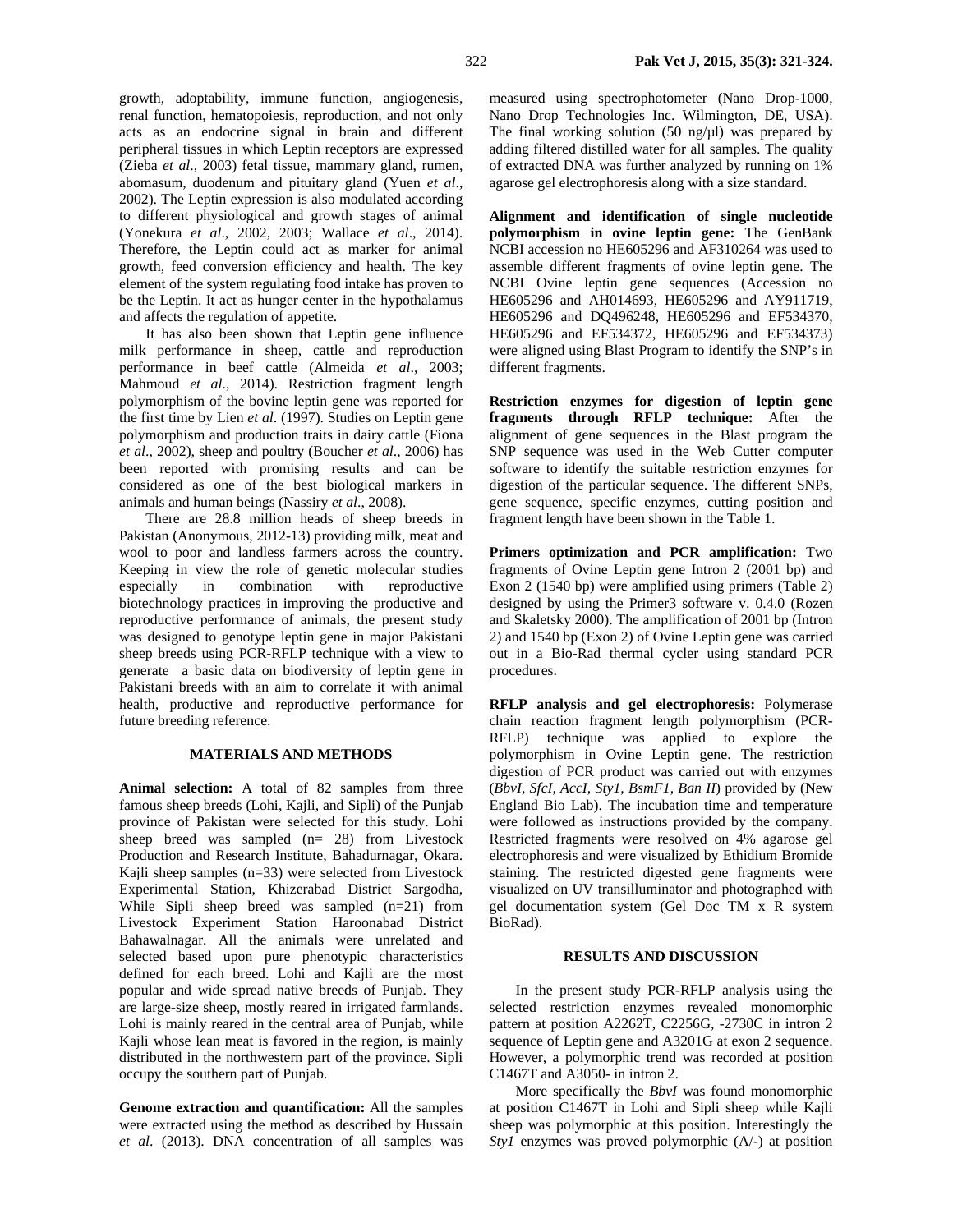| . .<br>Mutation | Enzyme       | Incubation | Incubation  | Restriction length                                                                | Genotype Pattern |       |       |
|-----------------|--------------|------------|-------------|-----------------------------------------------------------------------------------|------------------|-------|-------|
|                 |              | Temp. (°C) | time (Mins) |                                                                                   | Lohi             | Kajli | Sipli |
| 1467 C/T        | <b>Bbyl</b>  | 37         | 15          | C: 06, 128, 159, 173, 186, 507,843<br>T: 06, 159, 173, 314, 507, 843              | A                | В     | A     |
| 2262 A/T        | Sfcl         | 37         | 60          | A: 392, 718, 893<br>T: 201, 392, 692, 718                                         | A                | A     | A     |
| 2256 C/G        | Accl         | 37         | 15          | C: 724. 1279<br>G: 191, 724, 1088                                                 | A                | A     | A     |
| 3050 A/-        | Sty I        | 37         | 15          | A: 286, 298, 1419<br>: 286. 1716                                                  | В                | в     | в     |
| $2730 - /C$     | <b>BsmFI</b> | 65         | 60          | : 98, 131, 180, 332, 351, 911<br>C: 98, 131, 152, 180, 200, 332, 911              | A                | A     | A     |
| 3201 A/G        | Ban II       | 37         | 60          | A: 63, 109, 126, 141, 247, 307, 1010<br>$G: 30, 63, 79, 126, 141, 247, 307, 1010$ | A                | A     | A     |

|      |  |  | Table 2: Primers used for amplification of selected region of Leptin |  |  |  |
|------|--|--|----------------------------------------------------------------------|--|--|--|
| gene |  |  |                                                                      |  |  |  |

| Primer   | 5'-3' Sequence             | Product   |
|----------|----------------------------|-----------|
| name     |                            | size (bp) |
| 2IF/2IR  | Fw-CCCCTCATCAAGACGATTGTCAC | 2001 bp   |
| Intron 2 | Rev-GCGAGGATCTGTTGGTAGA    |           |
| 31F/31R  | Fw-AGAGGGTCACTGGTTTGGACTT  | 1540 bp   |
| Exon 2   | Rev-CCCACGCTGGAATACTT      |           |
|          |                            |           |

3050 in all the three selected Lohi, Sipli and Kajli sheep breeds of Pakistan. In contrast the *SfcI, AccI, BsmF1* and *Ban II* enzymes were found monomorphic for Lohi, Kajli and Sipli sheep breeds (Table 1).

Position A2262T, C2256G, -2730C in intron 2 and A3201G in exon 2 of Ovine Leptin gene in Lohi, Kajli and Sipli breeds proved monomorphic during PCR-RFLP analysis of the enzymes *SfcI, AccI, BsmF1* and *Ban II. The*  position C1467T and A3050- were found polymorphic using *BbvI* and *Sty1* enzymes.

Economical traits are among quantitative traits that are controlled by many genes each having a small effect. The major gene model suggests that only a few genes may account for relatively large proportion of the genetic variation. Such major genes being the genes usually involved in the biology of the trait and are the candidate gene for marker identification. There is also the possibility that major genes may be linked with the some quantitative trait loci (QTL) contributing to a major part of the trait (Fruhbeck *et al*., 1998). One of the candidate genes for marker assisted selection is Leptin gene. Plasma Leptin levels in cattle and sheep increases the linearly with increased body fat mass and energy balance. Leptin gene has also been shown to influence production and reproduction in beef cattle (Ngu *et al*., 2015).

In livestock variation in Leptin gene has been characterized in cattle and pig but scanty information is available in Ovine. Positive correlation between Leptin serum levels and carcass traits such as marbling,  $12<sup>th</sup>$  rib back fat thickness, kidney pelvic heart fat and quality grade in beef (Geary *et al*., 2003). The polymorphism in the Exon3 of Leptin gene in sheep has also been reported by Zhou *et al*. (2009) using PCR-SSCP technique. The reported five unique SSCP patterns corresponding to five alleic sequences using the combination of two different electrophoresis conditions in six common New Zealand sheep breeds. One or two of these patterns for each sheep was recorded reflecting the presence of homozygous or heterozygous genotype at the ovine leptin locus. Boucher *et al*. (2006) has reported leptin gene polymorphism and its association with skeletal

muscle growth and meat quality using single nucleotide polymorphism (SNP) analysis. Almeida *et al*. (2003) reported that RFLP marker genotypes in the leptin gene were significantly associated with calving date in a Brangus herd in Brazil.

Very little information is currently available to compare different sheep population. Leptin gene polymorphism exon 3 was studied and found that with growth traits are significantly affected by the genotypes in Kermani sheep by Shojaei *et al* in 2010 and suggested that polymorphism in Leptin gene loci may be used as a selective marker to improve growth traits in future. The exon 3 of leptin a gene was also studied in Iranian Makoei sheep was studied and Five SSCP patterns were identified by Hashemi *et al*. 2011. Maitra *et al*., 2014 found SNPs in Exon 2 (1029T>C), Intron 2 (1621G>A) and 3'UTR (3968T>C, 3971C>T, 4026G>A, 4105G>A and 4225T> C) in Indian goats that may be screened in large population for association studies with meat quality traits and marker-assisted selection. The present study may be regarded as beginning of the attempt to understand the genetic diversity of local sheep breeds in Pakistan. Further studies are suggested to investigate the relationship between leptin gene polymorphism, serum concentration level and the performance traits in local Pakistani sheep breeds.

**Conclusion:** The goal of the present study was to determine genetic polymorphism of the leptin gene in selected Pakistani sheep breeds (Lohi, Kajli and Sipli) mostly used for meat, milk and wool purposes. We are able to generate the basic data in Pakistani sheep breeds and open interesting aspects for future selection programs, especially marker assisted selection of animals.

**Acknowledgeme**n**t:** The authors are thankful to Higher Education Commission, Government of Pakistan for providing the funds for this study and Priyanka Rupasinghe (Research Assistant), Irin Arju (Research Assistant) for their assistance and help in the completion of the project.

#### **REFERENCES**

- Almeida SE, EA Allmeida, JCF Moraes and T Weimer, 2003. Molecular marker in the LEP gene and reproductive performance of beef cattle. J Anim Breed Genet, 120: 106-113.
- Anonymous, 2012-13. Pakistan Economic Survey. Finance division, Economic Advisor's Wing Islamabad, Government of Pakistan, Islamabad, Pakistan.